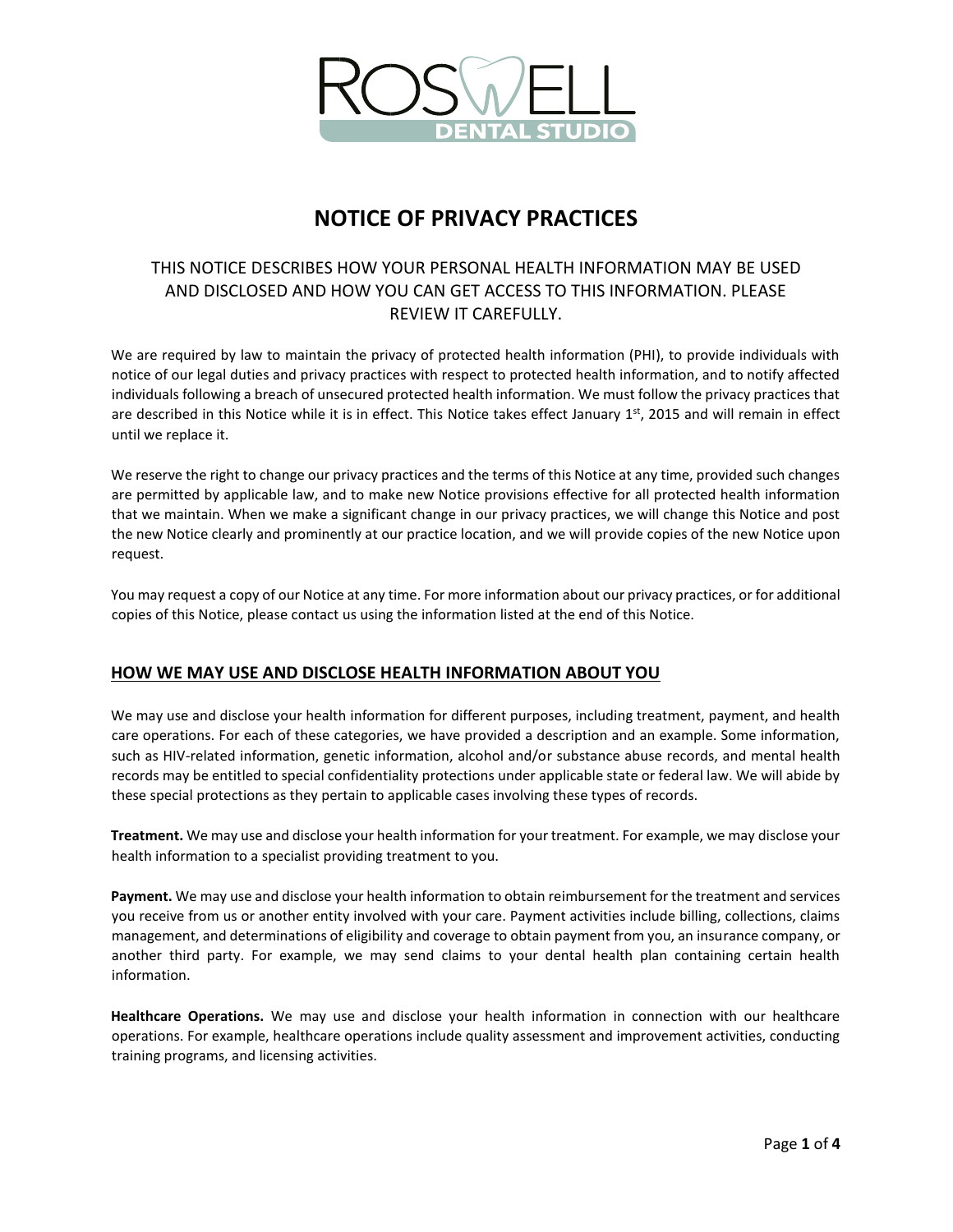

**Individuals Involved in Your Care or Payment for Your Care.** We may disclose your health information to your family or friends or any other individual identified by you when they are involved in your care or in the payment for your care. Additionally, we may disclose information about you to a patient representative. If a person has the authority by law to make health care decisions for you, we will treat that patient representative the same way we would treat you with respect to your health information.

**Disaster Relief.** We may use or disclose your health information to assist in disaster relief efforts.

**Required by Law.** We may use or disclose your health information when we are required to do so by law.

**Public Health Activities.** We may disclose your health information for public health activities, including disclosures to:

- o Prevent or control disease, injury or disability;
- o Report child abuse or neglect;
- o Report reactions to medications or problems with products or devices;
- o Notify a person of a recall, repair, or replacement of products or devices;
- o Notify a person who may have been exposed to a disease or condition; or
- o Notify the appropriate government authority if we believe a patient has been the victim of abuse, neglect, or domestic violence.

**National Security.** We may disclose to military authorities the health information of Armed Forces personnel under certain circumstances. We may disclose to authorized federal officials health information required for lawful intelligence, counterintelligence, and other national security activities. We may disclose to correctional institution or law enforcement official having lawful custody the protected health information of an inmate or patient.

**Secretary of Health and Human Services.** We will disclose your health information to the Secretary of the U.S. Department of Health and Human Services when required to investigate or determine compliance with HIPAA.

**Worker's Compensation.** We may disclose your Personal Health Information to the extent authorized by and to the extent necessary to comply with laws relating to worker's compensation or other similar programs established by law.

**Law Enforcement.** We may disclose your PHI for law enforcement purposes as permitted by HIPAA, as required by law, or in response to a subpoena or court order.

**Health Oversight Activities.** We may disclose your PHI to an oversight agency for activities authorized by law. These oversight activities include audits, investigations, inspections, and credentialing, as necessary for licensure and for the government to monitor the health care system, government programs, and compliance with civil rights laws.

**Judicial and Administrative Proceedings.** If you are involved in a lawsuit or a dispute, we may disclose your PHI in response to a court or administrative order. We may also disclose health information about you in response to a subpoena, discovery request, or other lawful process instituted by someone else involved in the dispute, but only if efforts have been made, either by the requesting party or us, to tell you about the request or to obtain an order protecting the information requested.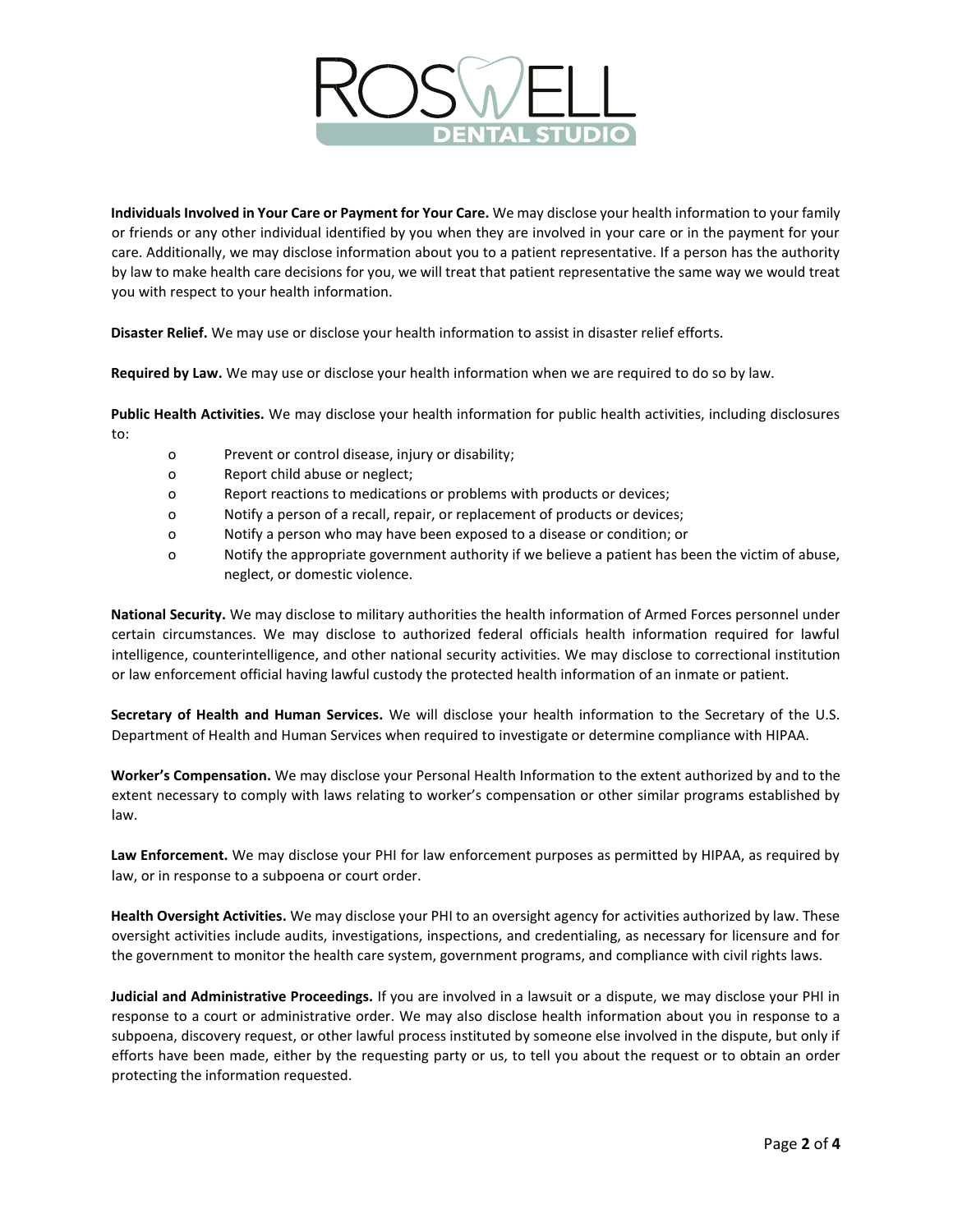

**Research.** We may disclose your PHI to researchers when their research has been approved by an institutional review board or privacy board that has reviewed the research proposal and established protocols to ensure the privacy of your information.

**Coroners, Medical Examiners, and Funeral Directors.** We may release your PHI to a coroner or medical examiner. This may be necessary, for example, to identify a deceased person or determine the cause of death. We may also disclose your PHI to funeral directors consistent with applicable law to enable them to carry out their duties.

**Fundraising.** We may contact you to provide you with information about our sponsored activities, including fundraising programs, as permitted by applicable law. If you do not wish to receive such information from us, you may opt out of receiving the communications.

**Appointment Reminders.** We may use or disclose your health information to provide you with appointment reminders (such as voicemail messages, postcards, e-mails, or letters).

#### **Other Uses and Disclosures of PHI**

Your authorization is required, with a few exceptions, for disclosure of psychotherapy notes, use or disclosure of PHI for marketing, and for the sale of PHI. We will also obtain your written authorization before using or disclosing your PHI for purposes other than those provided for in this Notice (or as otherwise permitted or required by law). You may revoke an authorization in writing at any time. Upon receipt of the written revocation, we will stop using or disclosing your PHI, except to the extent that we have already taken action in reliance on the authorization.

#### **Your Health Information Rights**

**Access.** You have the right to look at or get copies of your health information, with limited exceptions. You must make the request in writing. You may obtain a form to request access by using the contact information listed at the end of this Notice. You may also request access by sending us a letter to the address at the end of this Notice. If you request information that we maintain on paper, we may provide photocopies. If you request information that we maintain electronically, you have the right to an electronic copy. We will use the form and format you request if readily producible. We will charge you a reasonable cost-based fee for the cost of supplies and labor of copying, and for postage if you want copies mailed to you. Contact us using the information listed at the end of this Notice for an explanation of our fee structure.

If you are denied a request for access, you have the right to have the denial reviewed in accordance with the requirements of applicable law.

**Disclosure Accounting.** With the exception of certain disclosures, you have the right to receive an accounting of disclosures of your health information in accordance with applicable laws and regulations. To request an accounting of disclosures of your health information, you must submit your request in writing to the Practice. If you request this accounting more than once in a 12-month period, we may charge you a reasonable, cost-based fee for responding to the additional requests.